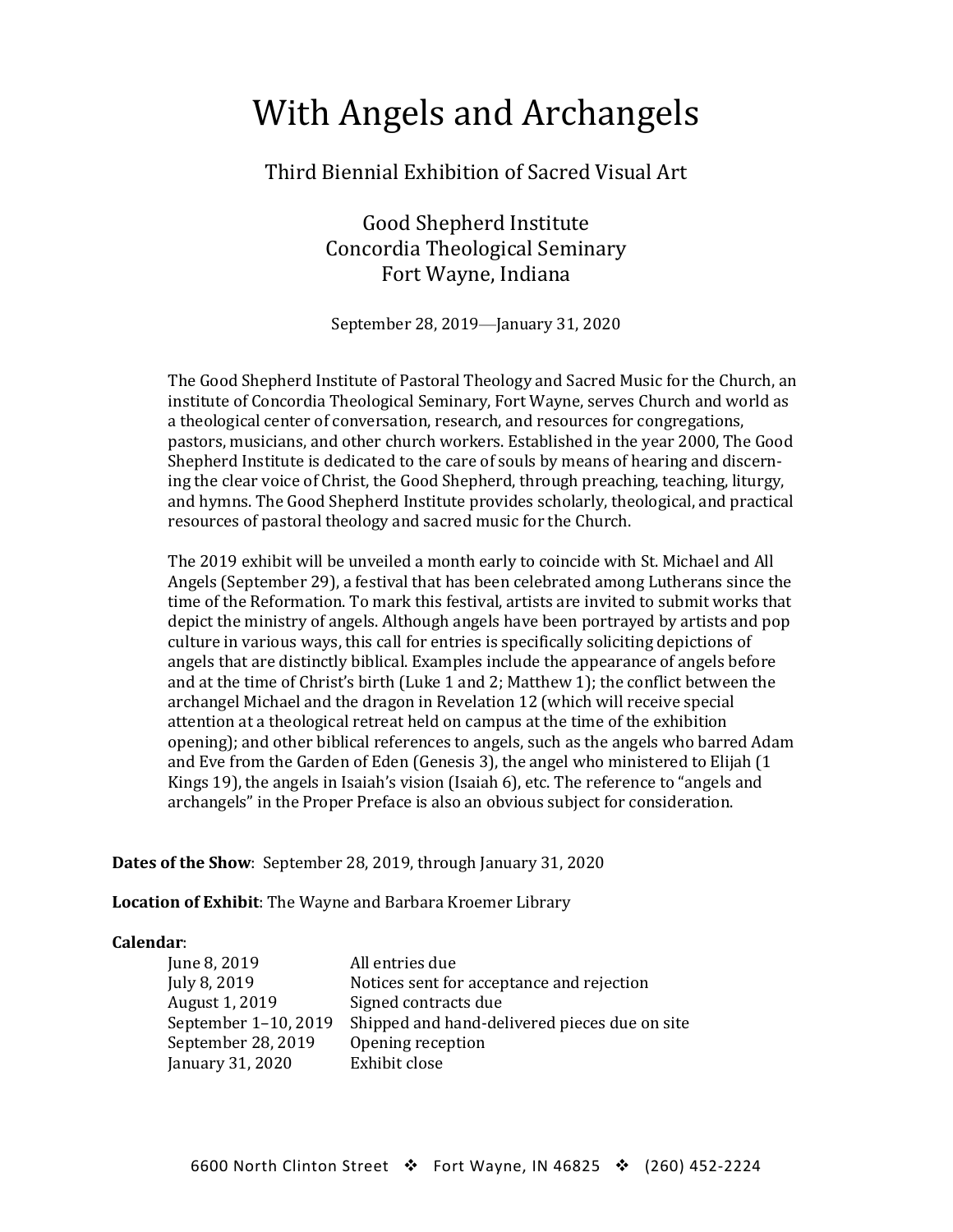**Regular Hours** (when classes are in session) Sunday 3:00–10:30 p.m. Monday through Thursday 7:30 a.m.-10:30 pm Saturday 12:00–5:00 p.m. **Academic Breaks** (November 16–29, 2019, and December 21, 2019—January 12, 2020) Sunday Closed<br>1 Friday 8:00 a.m. – 4:30 p.m. Monday through Friday 8:00 a.u.<br>Saturday Closed Saturday

**Christmas Break** The library will be closed December 21 through January 1, 2020

February 1–5, 2020 Hand delivered item pick up

**Correspondence**: Good Shepherd Institute at (260) 452-2154 or email: gsi@ctsfw.edu

**Agreement**: No work may be withdrawn before the close of the exhibition. Sending an entry to this exhibition shall imply an agreement on the part of the sender for all conditions set forth in this prospectus.

**Jurors**: Items will be selected for the show by a committee appointed by The Good Shepherd Institute. A separate juror will name the first two prizes.

**Awards**: Cash awards will be given for Best of Show, Honorable Mention, and People's Choice.

**Number of Entries**: Artists may enter up to three (3) works.

**Entry Fee**: There is a \$30 fee for the first entry and \$20 for each additional entry. Checks are payable to Concordia Theological Seminary. Please indicate "Art Exhibit" in the memo line.

**Eligible Media**: Entries must have been completed within the last five (5) years. Media include painting, prints, fiber, clay, wood, metal, and glass. All entries must be the original work of the submitting artist (or artists in a collaboration) and not completed as part of a kit or in a classroom.

**Form of Entry**: Size/resolution for digital images is limited to 300 dpi and no more than 1800 pixels on the longest side in JPEG format. All entries must be submitted electronically (sent to gsi@ctsfw.edu).

**Digital Image Labeling**: (Last Name)\_(First Name)\_(Title of Work)\_(Medium).jpg Up to two additional images of each entry showing details may be submitted. Detail images should be labeled (Last Name)\_(First Initial)\_(Title of Work)\_(Medium)\_(1 and/or2). For example: Cranach\_Lucas\_Luther portrait\_oil on wood\_1.jpeg

**Size Limitation**: All entries must be able to fit through a standard doorway and on a standard (nonfreight) elevator. Entries must be of a reasonable weight to allow for mounting.

**Copyright:** The artist confirms there are no existing copyrights on the listed artwork(s) that are being submitted beyond those of the artist. The artist retains all copyrights on his/her artwork.

The artist understands that digital images of accepted artwork will become property of The Good Shepherd Institute (GSI) for the duration of the exhibit and that Concordia Theological Seminary,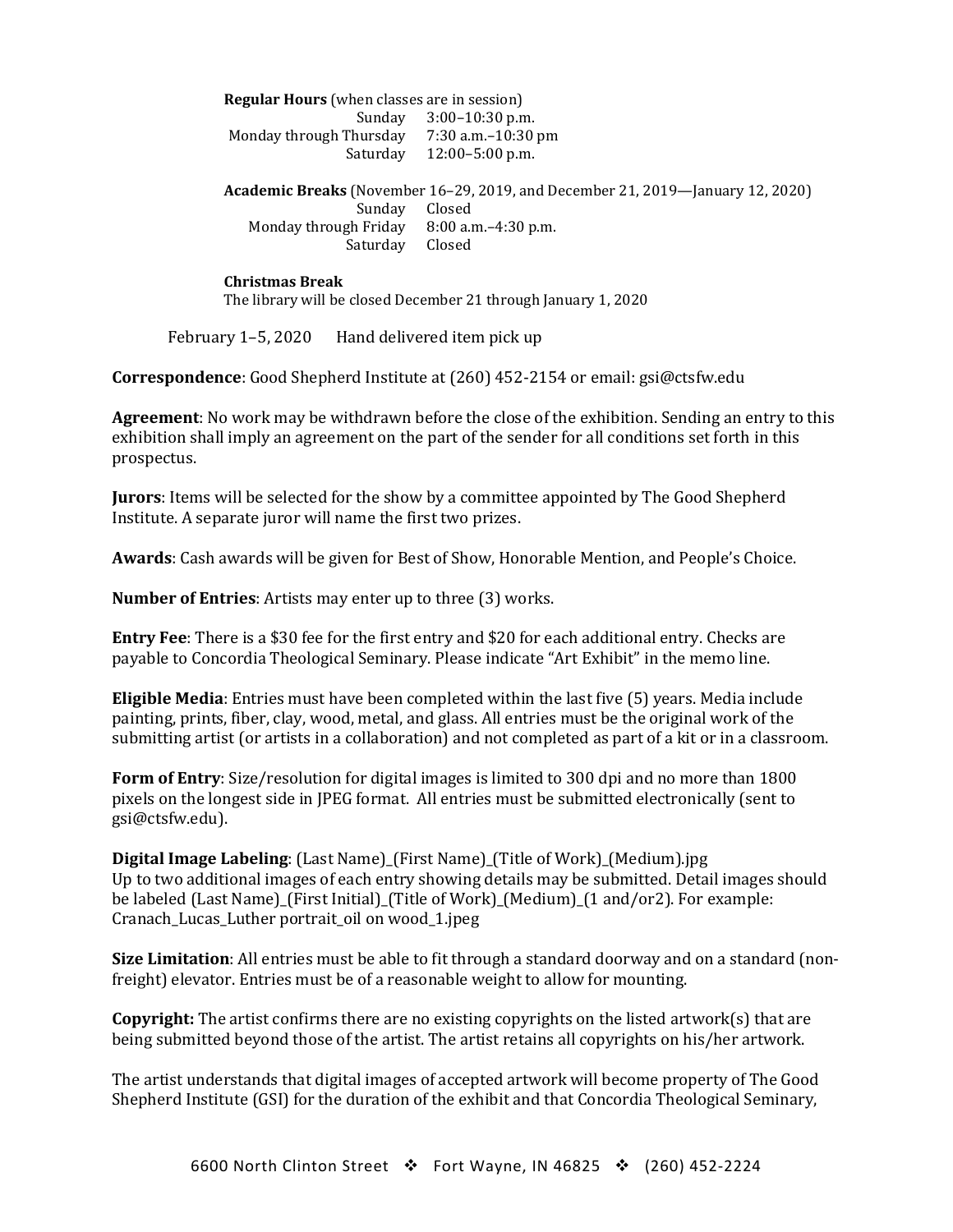Fort Wayne (CTSFW), reserves the right to reproduce and distribute the images through print and electronic media in order to promote the exhibition. The artist grants GSI and CTSFW the right to allow authorized agents to photograph and/or videotape the artwork and to distribute images of the artwork for publicity and educational purposes.

**Sales**: Works for sale will be handled by Concordia Theological Seminary, with the seminary retaining a 20% commission. Price and artist contact information for each work in the show will be made available to visitors.

**Publicity**: The exhibition will be publicized regionally and nationally. Good Shepherd Institute reserves the right to photograph any accepted work for purposes of publicity. Typical attendance at the Nov. 5–7 conference ranges from 150 to 200 people; another annual conference in late January often exceeds 400 in total registrants.

**Catalog**: A catalog of all artwork in the show will be prepared, with two (2) complimentary copies provided to each artist. A statement/description of each work (limit of 75 words) must be submitted at the time the signed contract is due on August 1.

**Liability**: Entries will be insured by Concordia Theological Seminary while in its custody, provided the artist has declared an insurance value not to exceed 70% (or whatever your commission might be, if any) of the selling price listed on the entry form. Insurance value for pieces not for sale should reflect fair market value.

**Delivery and Return of work**: Accepted work must be hand-delivered or shipped and insured according to the instructions received with the notification of acceptance form. Artists are responsible for paying all shipping charges to and from the exhibition site and for checking with their carrier as to correct packing procedures. Arrangements for return shipping (labels) must be made by the artist prior to being featured in the exhibition. All work must be shipped in sturdy, reusable containers. Work left after February 5 will not be covered by insurance and will incur a storage fee of \$10 per day. Concordia Theological Seminary will not be responsible for damage due to incorrect packaging or insufficient container. Work arriving in a severely damaged container may be returned unopened. Entries that are returned by Concordia Theological Seminary for lack of acceptance, or because of an incorrect address, will be reshipped at the artist's expense.

*Note*: Artists who return signed contracts but who do not fulfill the terms of the contract will not be eligible for inclusion in future exhibitions.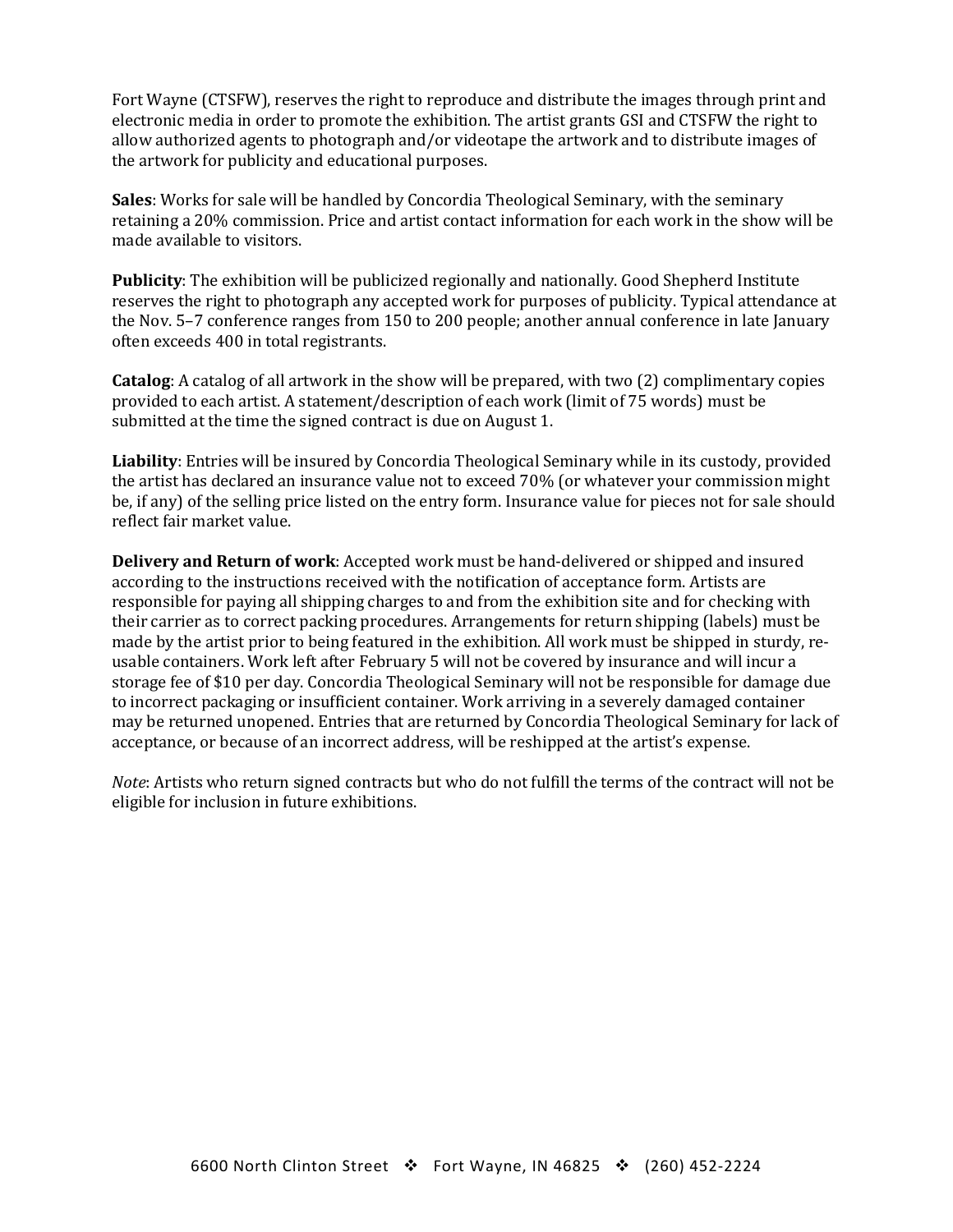### Entry Form

# With Angels and Archangels

Third Biennial Exhibition of Sacred Visual Arts

Good Shepherd Institute Concordia Theological Seminary Fort Wayne, Indiana

September 28, 2019—January 31, 2020

| Name    | <u> 1989 - John Stein, mars and de final and de final and de final and de final and de final and de final and de</u>                                                        |          |                                                                                                                     |
|---------|-----------------------------------------------------------------------------------------------------------------------------------------------------------------------------|----------|---------------------------------------------------------------------------------------------------------------------|
| Address |                                                                                                                                                                             |          |                                                                                                                     |
| City    | State<br>$\sim$ $\sim$ $\sim$ $\sim$ $\sim$ $\sim$<br><u> 1989 - Johann Harry Harry Harry Harry Harry Harry Harry Harry Harry Harry Harry Harry Harry Harry Harry Harry</u> | Zip Code | <u> 1980 - Andrea Albert III, politik eta politik eta politik eta politik eta politik eta politik eta politik e</u> |
| Phone   | <u>a sa mga salawang mga sangang ng mga sangang ng mga sangang ng mga sangang ng mga sangang ng mga sangang ng mga</u>                                                      |          |                                                                                                                     |
| Email   |                                                                                                                                                                             |          |                                                                                                                     |

Waiver: I am in agreement with all conditions set forth in this prospectus and entry form. I understand that submission of an entry constitutes my permission for Good Shepherd Institute and Concordia Theological Seminary, Fort Wayne, to photograph the entry and/or duplicate, reproduce, or modify the images for educational or promotional purposes. Good Shepherd Institute is granted permission to use images and other information provided on this form in all its publications, website, and for publicity purposes. I agree that the entry listed will be available for the entire duration of the exhibit at all venues. I understand that I am responsible for insurance for my entry during transit to Fort Wayne, Indiana.

| Name of Photographer     |  |
|--------------------------|--|
| Photographer's Signature |  |
| Artist's Signature       |  |
| Date                     |  |

Checklist

- 1. Completed application form
- 2. Entry Fee (1 work = \$30 / 2 works = \$50 / 3 works = \$70)
- 3. Image(s) of artwork (submitted via email; size/resolution for digital images is limited to 300 dpi and no more than 1800 pixels on the longest side in JPEG format; all entries must be submitted electronically, sent to gsi@ctsfw.edu).